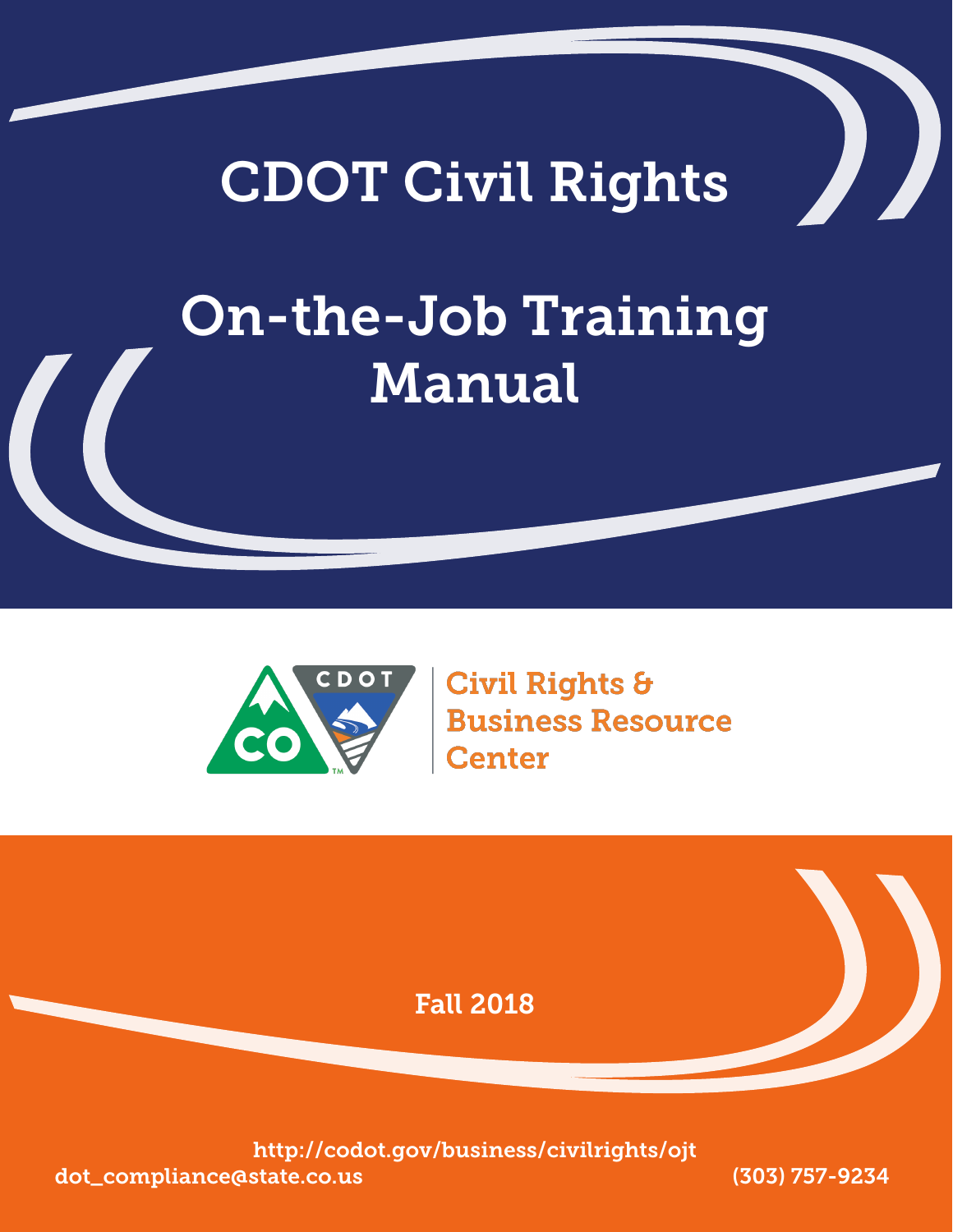

#### **For project-specific questions, please contact:**

**Region 1: Kathy Williams, Regional Civil Rights Manager** kathy.williams@state.co.us (303) 757-9386

**Region 2: Sabrina Hicks, Regional Civil Rights Manager** sabrina.hicks@state.co.us (719) 546-5432

**Region 3: Karl Lehmann, Regional Civil Rights Manager** karl.lehmann@state.co.us (970) 683-6211

**Region 4: Juliet Sheets, Regional Civil Rights Manager** juliet.sheets@state.co.us https://www.codot.gov/business/civilrights/ojt/pac-up (970) 350-2156

**Region 5: Jason Benally, Regional Civil Rights Manager** jason.benally@state.co.us (970) 385-1403

For programmatic inquiries, please contact:

**Mónica Vialpando, Construction Contracts Compliance Specialist** monica.vialpando@state.co.us (720) 668-0367

**Erik Lacayo, Alternative Delivery Contracts Compliance Specialist** erik.lacayo@state.co.us (303) 757-9060

**Anna Mariotti, Civil Rights Compliance Supervisor** anna.mariotti@state.co.us (303) 757-9493

**Erica Downey, OJT Supportive Services (RISE)** erica.downey@state.co.us (303) 512-4144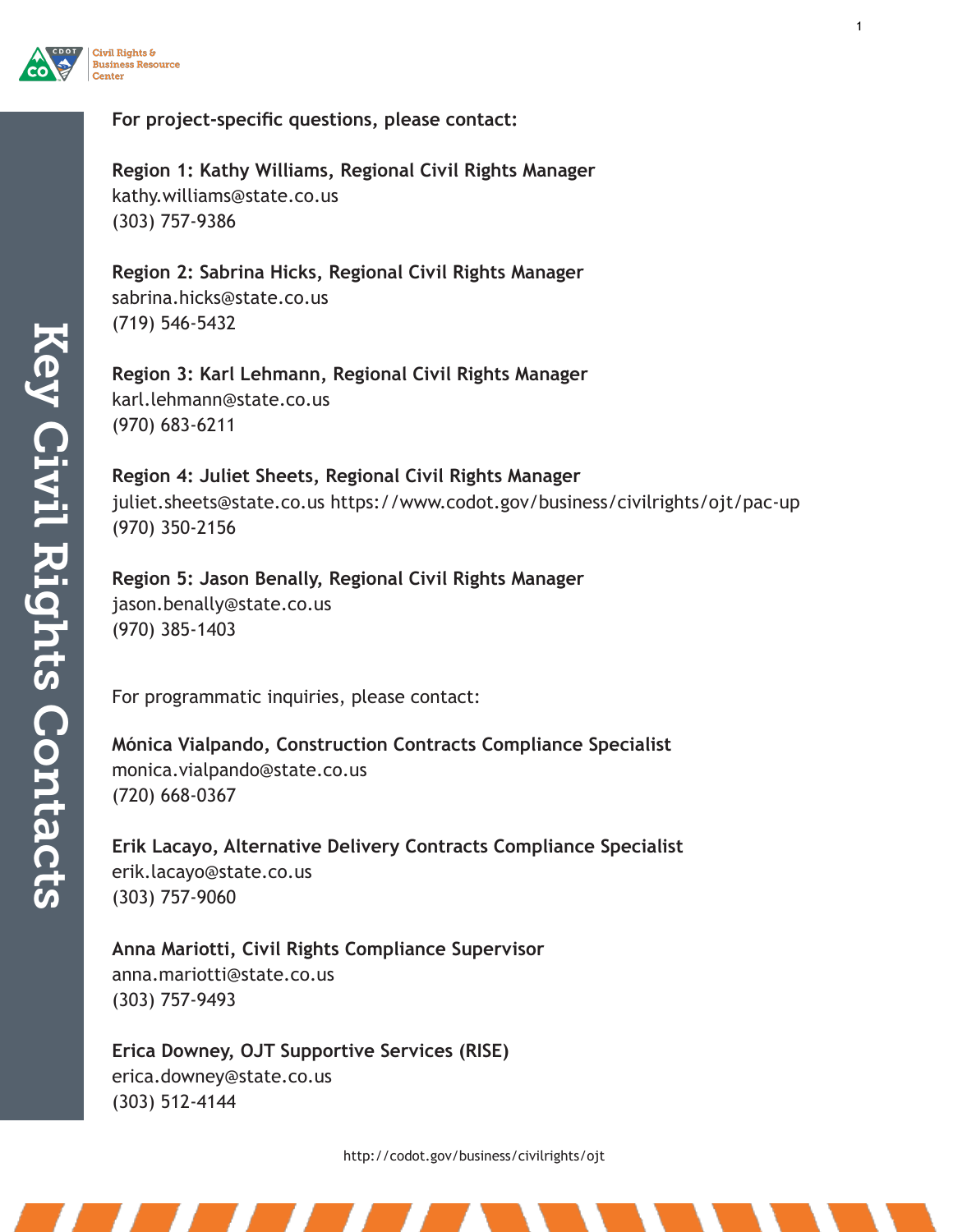| Journey-Level Worker to Trainee Ratio  5                                                                                                                                                                                             |  |
|--------------------------------------------------------------------------------------------------------------------------------------------------------------------------------------------------------------------------------------|--|
| Trainee Selection (and the continuum control of the Selection (6)                                                                                                                                                                    |  |
| Trainee Approval <b>contained a material contract and the Contract Contract Contract Contract Contract Contract Contract Contract Contract Contract Contract Contract Contract Contract Contract Contract Contract Contract Cont</b> |  |
|                                                                                                                                                                                                                                      |  |
|                                                                                                                                                                                                                                      |  |
|                                                                                                                                                                                                                                      |  |
|                                                                                                                                                                                                                                      |  |
| OJT Good Faith Efforts (and Contain the Cooler of 11                                                                                                                                                                                 |  |
|                                                                                                                                                                                                                                      |  |
|                                                                                                                                                                                                                                      |  |
|                                                                                                                                                                                                                                      |  |

# **Updated 2018 OJT Spec**

https://www.codot.gov/business/designsupport/cdot-construction-specifications/2017-construction-standard-specs/rev-ssp/rev-misc/ojt.docx/view

# **2018 Local Agency Not Using LCPtracker OJT Spec**

https://www.codot.gov/business/designsupport/cdot-construction-specifications/2017-construction-standard-specs/rev-ssp/rev-misc/ojt-2018-la/view

# **CDOT PAC-UP Classifications**

https://www.codot.gov/business/civilrights/ojt/pac-up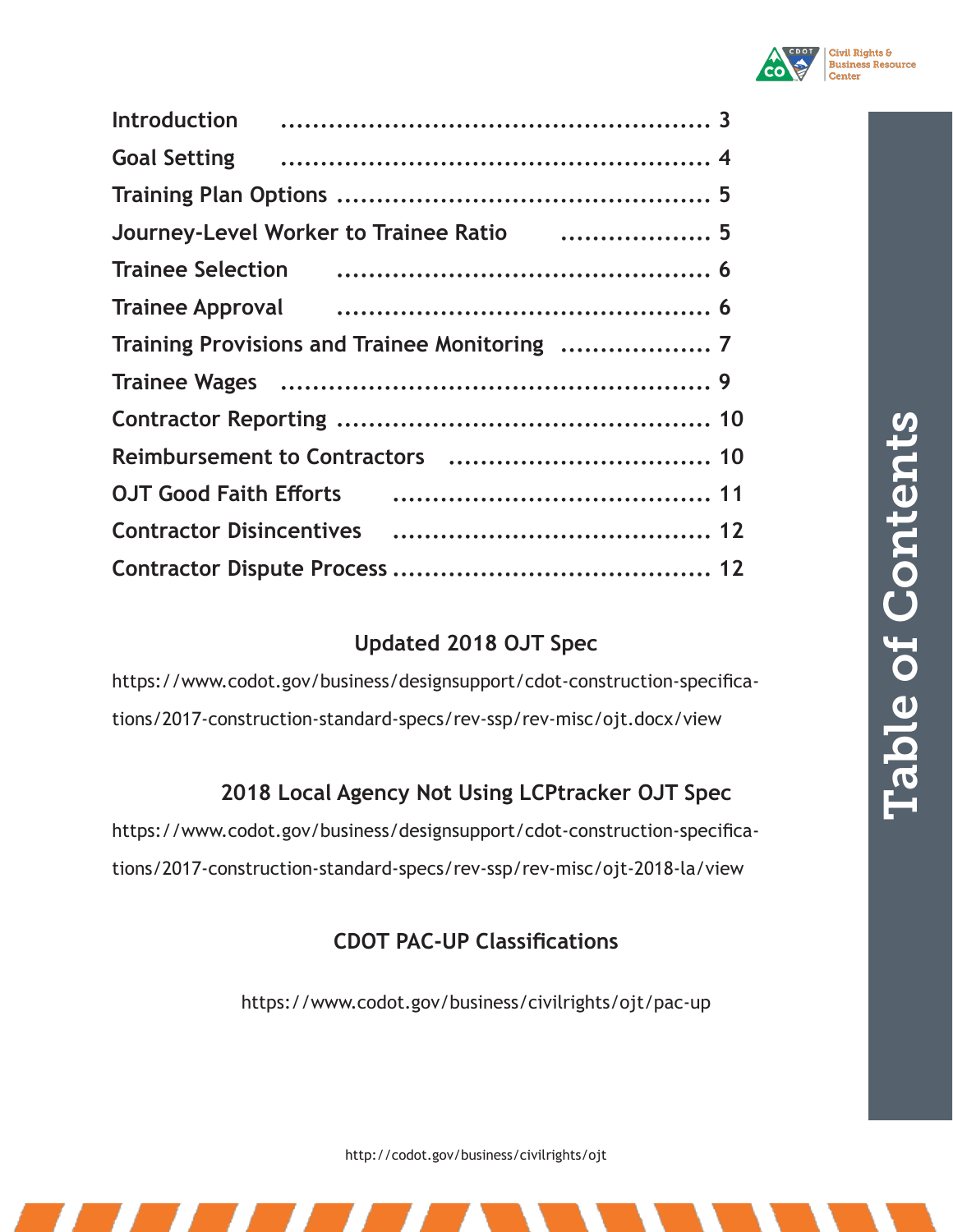

## **Introduction**

This training special provision is an implementation of 23 U.S.C. 140 (a), a federal requirement to provide equal opportunity and training on Federal-Aid construction projects. The Contractor shall meet the requirements of the FHWA 1273 for all apprentices and trainees. CDOT's On-the-Job Training Program (OJT) seeks to train and upgrade all entry level individuals, focusing on minorities, women, and other disadvantaged persons to ensure that a competent workforce is available for construction projects. The following goals are associated with 23 U.S.C. 140(a) and the CDOT OJT Project Special provision:

- 1. Ensure that non-discrimination and equal opportunity exist on federally assisted highway jobs;
- 2. Provide training to and upgrade minorities and women toward journey-level status;
- 3. Increase the construction labor pool.

At all times during the course of the project, the Contractor shall meet the requirements of the FHWA 1273 for all apprentices and trainees (for the purposes of this Manual, all references to "trainees" also includes apprentices). After construction work has been completed on the CDOT project, CDOT will analyze the number of approved OJT hours that have accumulated toward the project goal. If the Contractor meets the goal and submits the required documentation, the Contractor is compliant with their OJT requirements. If the Contractor does not meet the goal, a request to waive or amend the number of required hours (CDOT Form 1336) must be approved by CDOT to avoid a disincentive. If the number of required hours toward the OJT goal is not met, and no modifications or waivers have been approved, CDOT may assign a disincentive to the Contractor.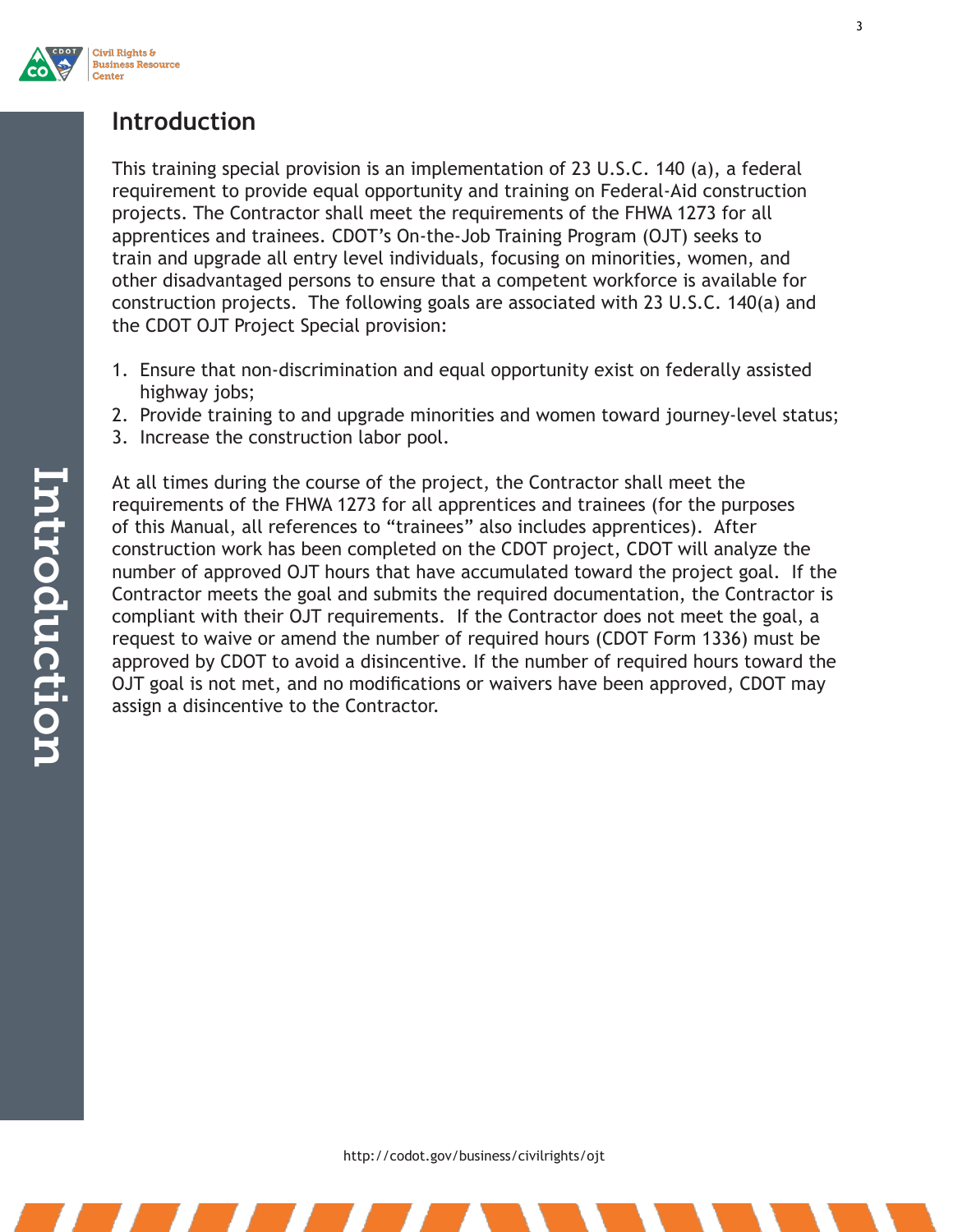

4

# **Goal Setting**

CDOT's Region Civil Rights Offices will set OJT goals for every Federal-Aid CDOT construction project. Project OJT goals will be set based on the criteria that is outlined in the 23 CFR Part 230, Appendix B to Subpart A:

- 1. Availability of minorities, women, and disadvantaged persons for training;
- 2. The potential for effective training;
- 3. Duration of the contract;
- 4. Dollar value of the contract;
- 5. Total normal workforce that the average bidder could be expected to use;
- 6. Geographic location;
- 7. Type of work;
- 8. The need for journey-level workers in the area;
- 9. Recognition of the state's goal;
- 10.A satisfactory ratio of trainees to journey-level workers is expected to be on the workforce.

The number of required training hours will be shown in the contract. The following chart provides guidelines based on contract value, but the required number of hours will be determined by CDOT after consideration of the aforementioned variables.

| <b>Contract Dollar Value</b>      | <b>Training Hours</b><br>to Be Provided<br>on the Contract |
|-----------------------------------|------------------------------------------------------------|
| Up to \$1M                        | 0                                                          |
| $>$ S1M-S2M                       | 320                                                        |
| $>$ \$2M-\$4M                     | 640                                                        |
| >\$4M-\$6M                        | 1280                                                       |
| >\$6M-\$8M                        | 1600                                                       |
| >S8M-S12M                         | 1920                                                       |
| >\$12M-\$16M                      | 2240                                                       |
| >\$16M-\$20M                      | 2560                                                       |
| Each \$5M increment<br>thereafter | 1280                                                       |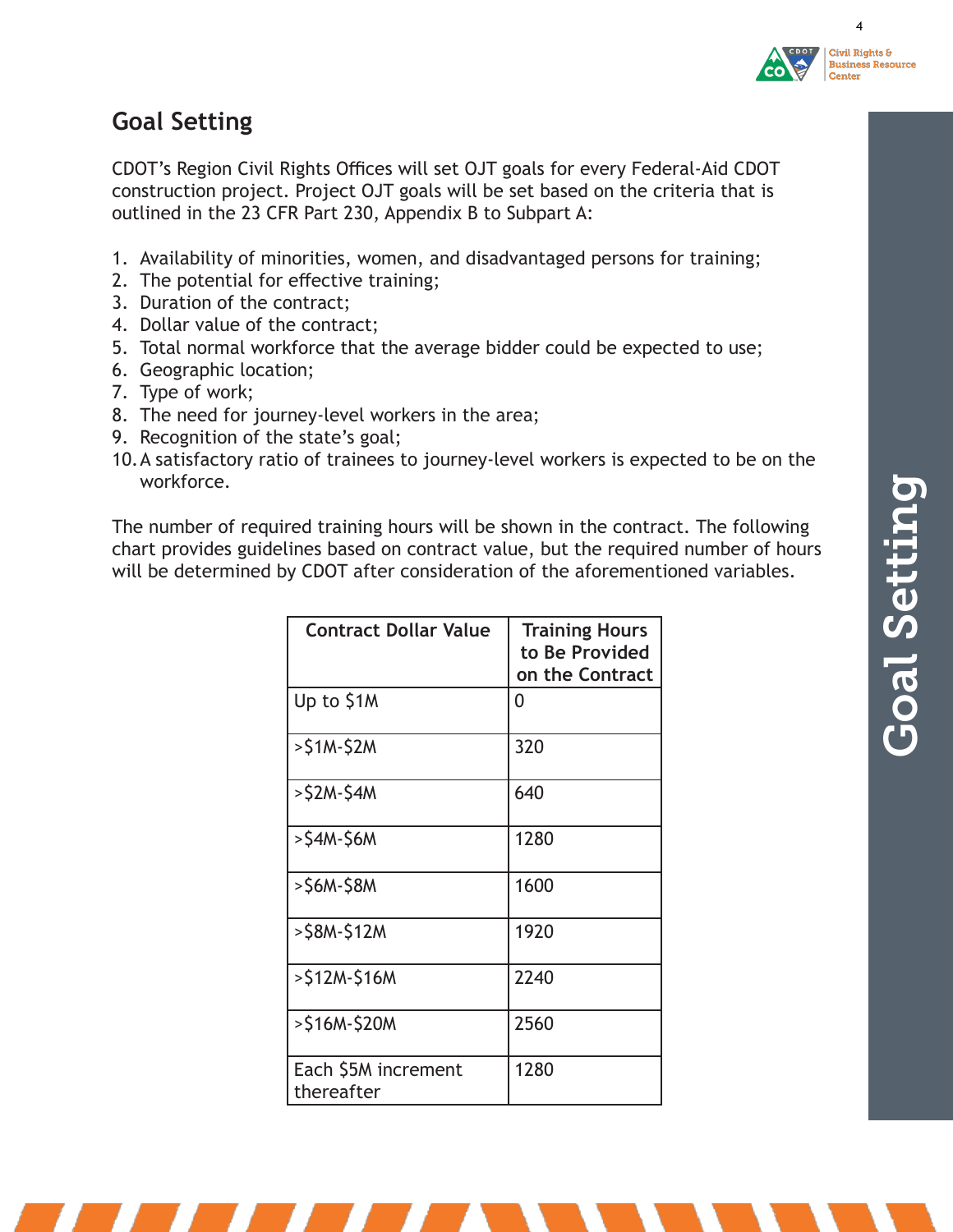

# **Training Plan Options**

The plan options are:

- 1. CDOT's pre-approved classifications utilization program (PAC-UP);
- 2. A registered U.S. Department of Labor training program or apprenticeship program;
- 3. Approved programs through other groups like Colorado Contractors Association (CCA) and Western Colorado Contractors Association (WCCA) and workforce centers;
- 4. CDOT- and FHWA-approved plans specific to the Contractor.

The minimum length and type of training for each skilled craft shall be as established in the training program selected by the Contractor.

Contractors will recruit, select, and monitor trainees to be trained through the OJT program. Once they have identified enrollees, the appropriate plan(s) will be identified. Contractors may choose either one or more approved plans to reach the contract goal.

When one or more approved plans is/are chosen, the Contractor shall submit the OJT Contractor Commitment to Meet OJT Requirements, CDOT Form 1337, at the preconstruction meeting or as soon as possible thereafter to the CDOT Project Engineer. Additional pre-approved training programs and/or additional approved trainees may be utilized at any point throughout the project. The plan option(s) that the Contractor chooses will be effective for the duration of the project.

## **Journey-Level Worker to Trainee Ratio**

The OJT goal requirement shall be met through an approved trainee or apprentice working on the CDOT project under the supervision of a journey-level worker. For the CDOT Pre-Approved Training Programs (PAC-UP), the apprentice/trainee ratio to journey-level worker shall not exceed a one to one ratio, and a Contractor will not exceed 25% of the workforce as apprentices/trainees at any time. Furthermore, it is at CDOT's discretion that a stricter ratio guideline may be imposed as outlined in the specific training classification. For all other approved programs, the apprentice/ trainee ratio shall be as outlined in the specific program. When apprentices/trainees are on the job without proper supervision, they shall be paid full Davis-Bacon wages.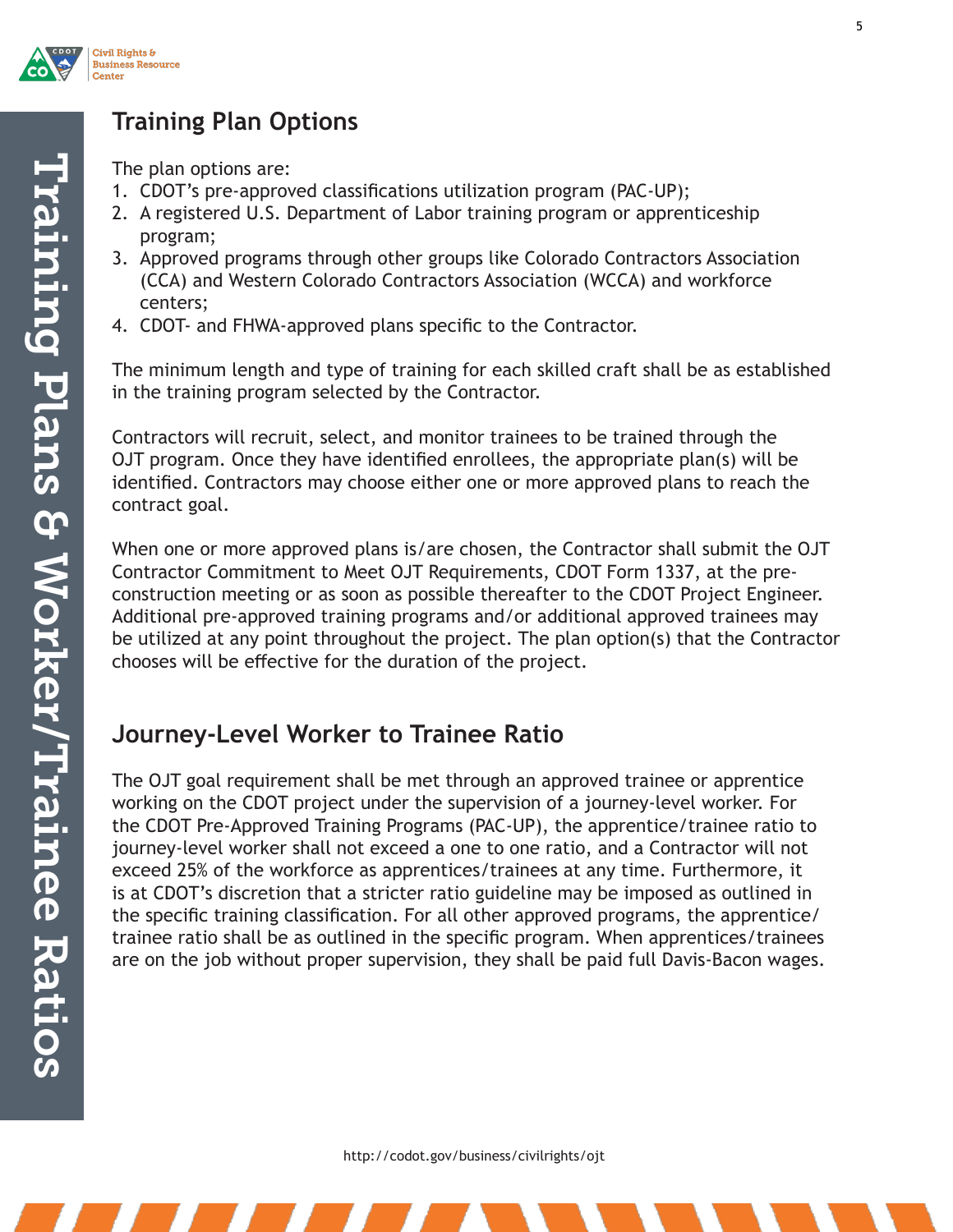



6

# **Trainee Selection**

When selecting a trainee, Contractors must consider the two main goals for the OJT program overall:

- 1. Contractors recruit and train entry-level individuals or individuals who will be working within new classifications and guide them toward journey-level status in that specific classification. A trainee will not be approved in any classification for which they have already obtained journey-level status.
- 2. Primary consideration is for the Contractor to use minorities, women, and disadvantaged persons to fulfill the trainee roles, and as such, the Contractor will make every effort to enroll such individuals in the program by using "systematic and direct recruitment through public and private sources."

The consideration to include women and minorities is based on the regulation; however, it will not be used to systematically deny any one person or group from the opportunity to be a part of the OJT program. CDOT may reject non-minority male trainees for entry into the program if it determines that a Contractor failed to make sufficient Good Faith Efforts (GFE) to hire minorities or female trainees and/or the Contractor failed to document or submit evidence of its GFE to do so. The CDOT Region Civil Rights Office will consider a Contractors' documentation of all GFE on a case-by-case basis and will take into account the items listed in the goal setting section of the CDOT OJT Specification. For more information, please see Section 11 of the OJT specification, or contact your Regional Civil Rights Office.

# **Trainee Approval**

As a condition of the OJT program, the Contractor (Prime or or sub) will:

- 1. Notify all employees at the start of employment and at least once per year about the available training programs and eligibility requirements. Contractors shall document that this information was conveyed to and received by employees.
- 2. Provide each trainee with a copy of his or her enrollment form (if applicable) and the training program within a month of starting the chosen plan.

CDOT OJT form submittals (CDOT Forms 1337, 832, 838) shall be filled out completely by the Contractor, submitted to the CDOT Project Engineer, and approved or rejected by the Region Civil Rights Office within ten business days. If and when approved, the CDOT Region Civil Rights Office will add the forms to LCPtracker and will notify the participating Contractor of the approval or rejection. CDOT recognizes that there will be some Local Agency projects that have OJT goals and tracking but are not using the LCPtracker system. Those projects will follow the previous OJT specification dated from 2011 and that information will be tracked manually by Contractors and reviewed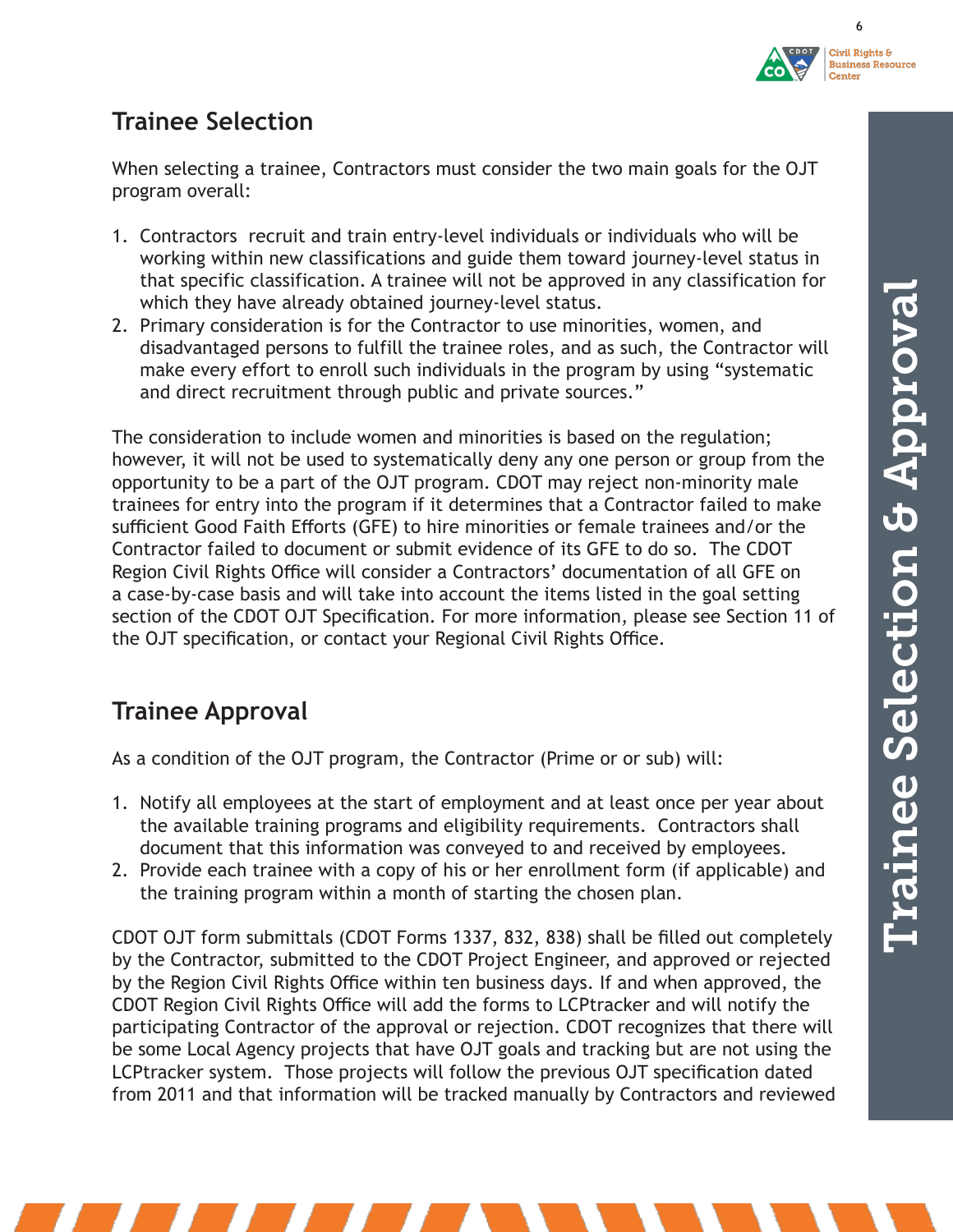

by the Region Civil Rights Offices. CDOT personnel will send the approved 838 to the CDOT Project Engineer. If more information is required for any project, the Region Civil Rights Office will reach out to the Contractor through email or by phone and copy the CDOT Project Engineer. If there is no response from the Contractor within five additional business days, the forms will be denied and sent back to the Contractor. If the forms are denied by CDOT, the Contractor may re-submit documents for approval, and it will again follow the same time frame for approval. All of the above stipulat[ions are per DOL](https://www.dol.gov/whd/programs/dbra/faqs/trainees.htm) Regulations. (https://www.dol.gov/whd/programs/dbra/ faqs/trainees.htm)

*"In the event employees reported as apprentices or trainees on a covered project have not been properly registered within the meaning of the Regulations and the contract stipulations, or are utilized at the job site in excess of the ratio to journey-level workers permitted under the approved program, they must be paid the applicable wage rates for laborers and mechanics employed on the project performing in the classification of work they actually performed."* 

If the apprentice/trainee is working within any one of the proposed classification(s) before approval is granted, full Davis-Bacon prevailing wages will be paid to the individual.

The Regional Civil Rights Office must approve the CDOT Form 838 prior to any of the hours counting toward the OJT goal. If there is a CDOT delay that is completely outside of the Contractor's responsibility for approval of the apprentices/trainees, and if approval is ultimately granted, the date that will be utilized will be ten business days after the date that the Contractor submitted CDOT Form 838. The Region Civil Rights Office will make an effort to prioritize review of the CDOT Form 838.

If there is no OJT goal for a project, CDOT will not require the submission of OJTrelated forms.

The Contractor shall retain full responsibility for meeting the training requirements imposed by the special provision associated with this manual.

# **Training Provisions and Trainee Monitoring**

Contractors will provide the trainee with a copy of the program requirements and training plan to be followed. A Contractor's representative (supervisor, manager, or other designee) will evaluate progress for the trainee monthly using the CDOT Form 832 which the Contractor will submit to the project engineer monthly. Each trainee will be given a copy of the CDOT Form 832 within 30 calendar days. This evaluation should include what the trainee did well and what needs to be improved. The signed copy will be completed manually or electronically and once approved by the CDOT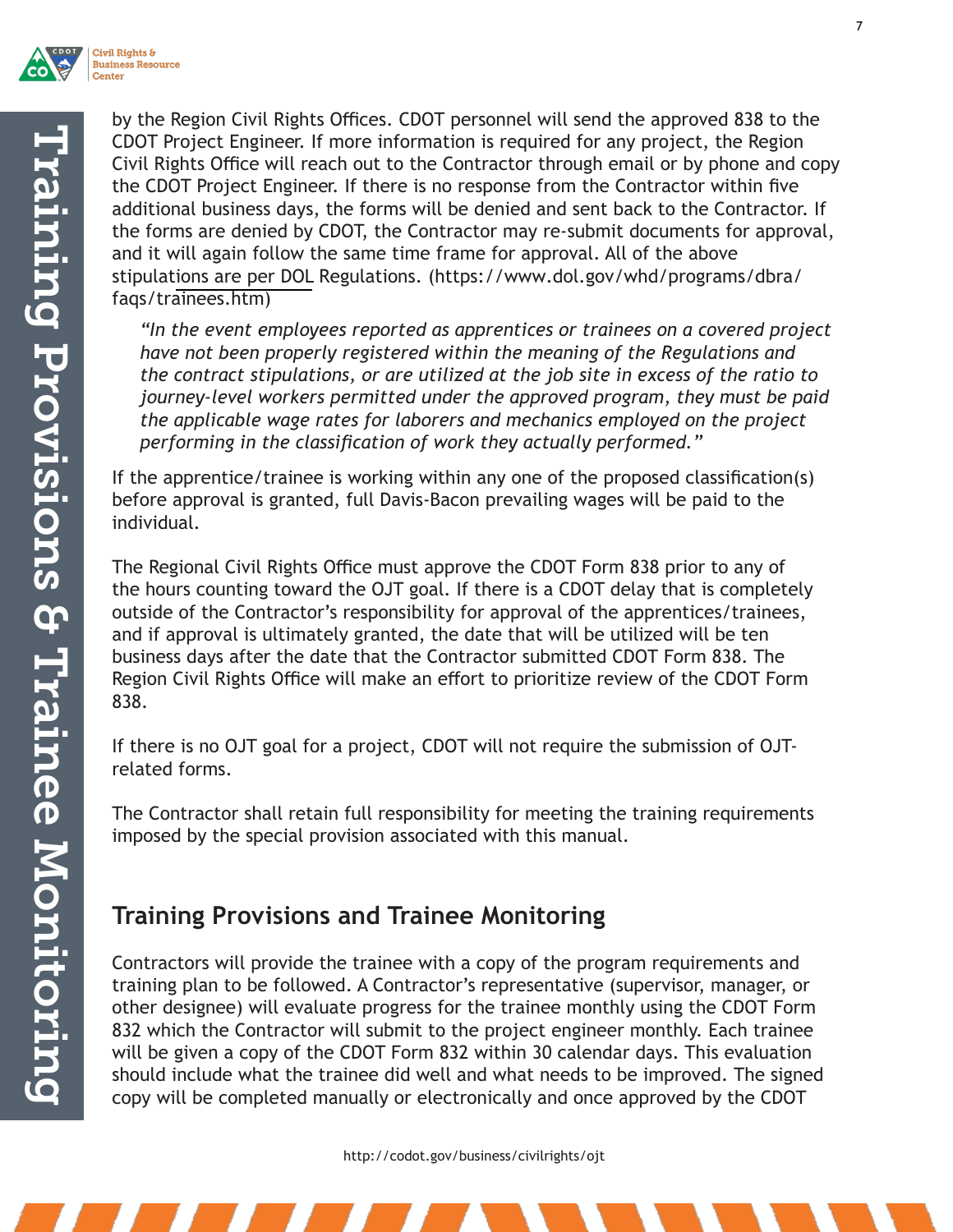

Civil Rights & **Business Resource Center** 

8

Project Engineer, the Region Civil Rights Office will upload the signed forms into the Edocs (electronic documents) section in LCPtracker. For those local agency projects that are not using LCPtracker, the local agencies and regions will follow the previous 2011 version of the On-The-Job Specification, and manual tracking will take place.

For the PAC-UP program, a trainee can graduate in either a module or craft area. The two craft areas are Heavy Equipment and Structures.

#### **Module Graduation**

The completion of each pre-approved classification is one module. For each module graduation, the Contractor will print out a copy of the hours obtained by the trainee and will present it to the trainee with a certificate that can be obtained through LCPtracker.

#### **Craft Area Graduation**

To graduate from a craft area, each employee will need to meet 3100 hours using the different classifications. The Contractor will work with CDOT to ensure that the trainee has met the requirements of the entire craft area by providing hours and certificates of the previous module graduation.

For all other programs, graduation will be obtained when the trainee reaches the number of hours specifically outlined in the Contractor's selected program. Contractors will print a certificate from LCPtracker and submit it to the CDOT HQ Civil Rights Office for tracking and reporting.

#### **Craft Area: Heavy Equipment**

Asphalt Distributor Operator, Asphalt Plant Operator, Asphalt Paving Machine Operator, Asphalt Screed Operator, Backhoe Operator, Bobcat/Skidsteer Operator, Broom/ Sweeper Operator, Bulldozer Operator, Concrete Paver Operator, Crane Operator, Drill Operator, Excavator Operator (Under and Over 50,000 pounds), Front End Loader Operator, Milling (Planing) Machine, Motor Grader Operator, Roller Operator, Scraper, Truck Driver Operator (Multi-Rear Axle)

#### **Craft Area: Structures**

Form Setter, Form Builder, Ironworker, Welder, Bridge Carpenter

#### **Eligible Work Activities that Count Toward the Training Goal**

For all Federal-Aid projects in which the OJT special provision is included, the work hours that are completed on the site of work and per the training documents for approved trainees in approved classifications and programs will apply toward the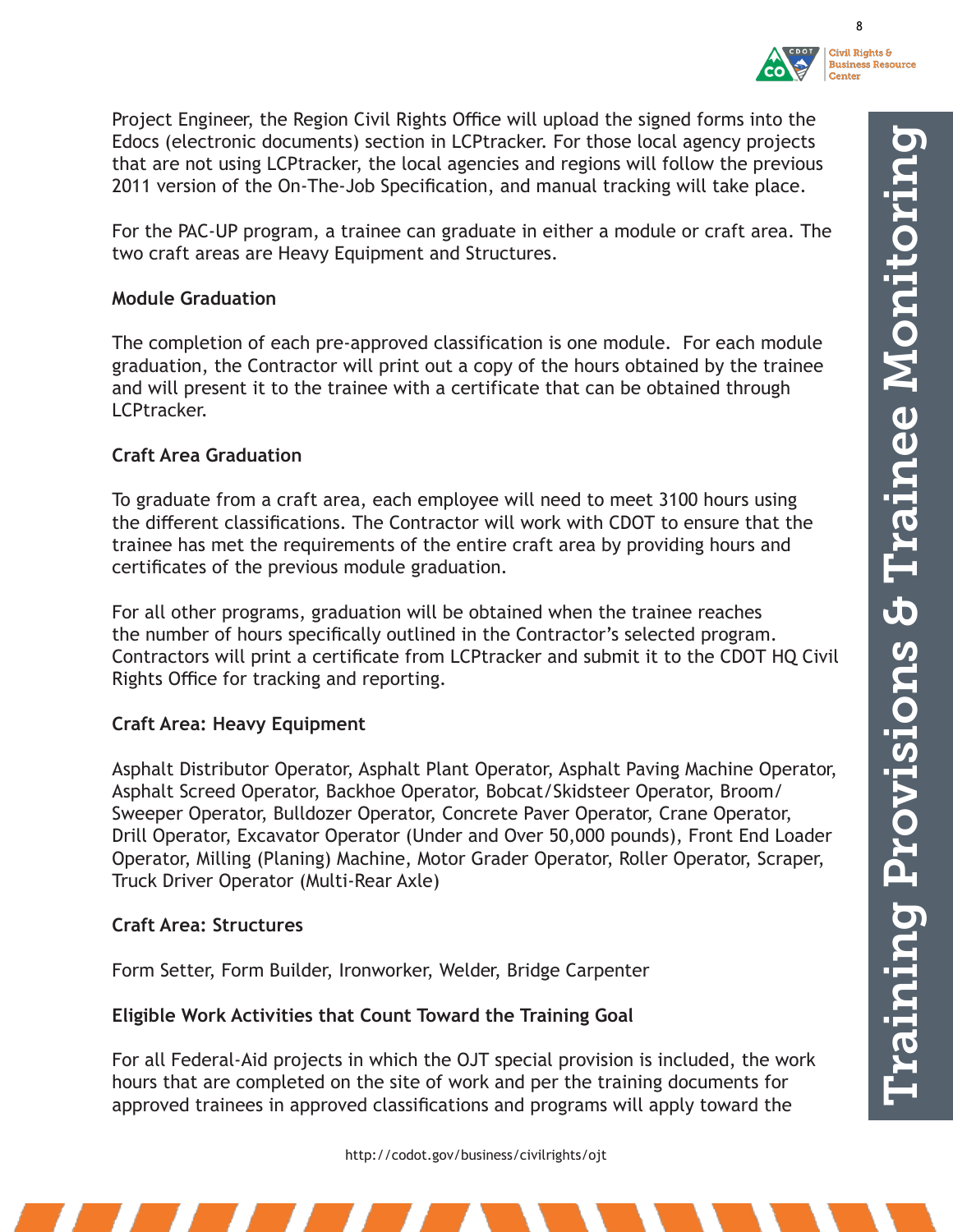

project goal. Hours for work performed outside the individual's approved training classification will not count toward the project OJT goal and the individual shall be paid full applicable prevailing wage. For more information, see DOL Fact Sheet #66:

*"Contractors and subcontractors must pay laborers and mechanics employed directly upon the site of the work at least the locally prevailing wages (including fringe benefits), listed in the Davis-Bacon wage determination in the contract, for the work performed."*

Job shadowing can apply toward the project goal if it is written into the specific training plan. For a Contractor who is using CDOT's PAC-UP training program, job shadowing can apply toward the project goal when the approved employee is performing within the "Observation" part of the Observation and Orientation CDOT pre-approved Classifications (hours vary by classification). Non-CDOT project hours will not be accepted toward the project goal.

Although US DOL apprenticeship programs can use the reduced wages for any CDOT job with approval, none of these "additional" hours may be banked or included for use as part of the required special provisions on any other project other than that for which it was approved.

A Prime Contractor may count OJT hours accomplished by a subcontractor toward the project goal with an approved plan. The subcontractor's trainee or apprentice, who is enrolled in any of the approved OJT programs in meeting a project's OJT goal hours, can count toward the project's OJT goal to satisfy the requirement of the OJT specification. A subcontractor who chooses to participate in meeting the OJT goal will follow the same process as the Prime Contractor in terms of approving apprentices/ trainees, submitting forms, etc. The Prime Contractor retains the full responsibility for meeting the training requirements imposed by the OJT special provision.

## **Trainee Wages**

The Contractor may pay trainee wages at a reduced rate for those trainees that are in an approved program according to the following guidelines:

#### **US DOL Apprenticeship Programs**

Rates (at minimum) will be paid according to the scaled adjustments for registered US DOL Apprenticeship programs. Fringe benefits (either in cash and/or bona fide benefits in lieu of cash) will be paid in full and as outlined by the bargained agreement. If fringe benefits are not mentioned as part of a bargained agreement or if there is no collectively bargained agreement, full fringe benefits will be paid as outlined through the US DOL wage decision. Approved US DOL apprenticeship programs can use the reduced wages for any CDOT job with approval.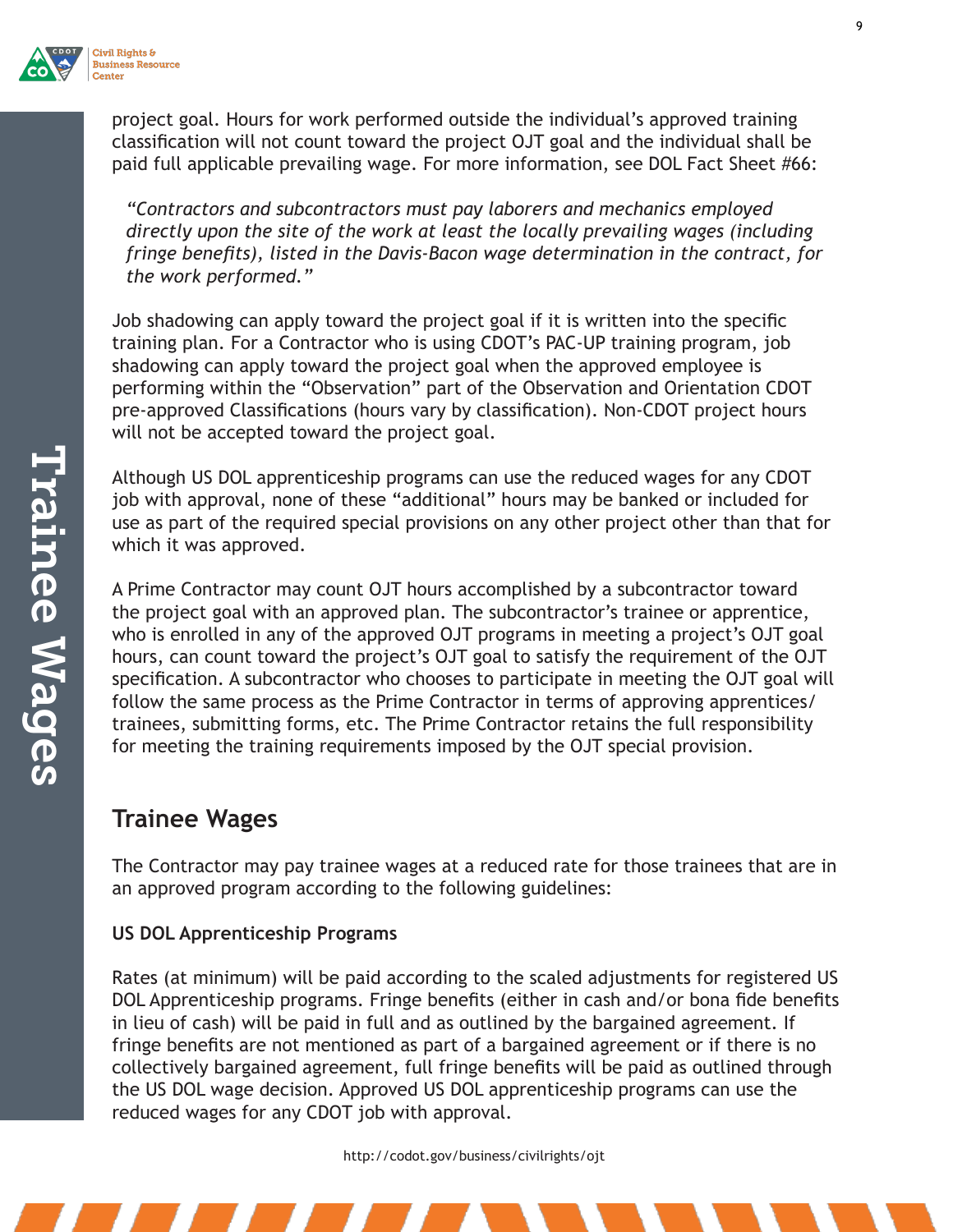



10

If the project does not have a training goal and the Contractor is seeking to pay apprenticeship rates as part of a registered US DOL Apprenticeship Program, the following documentation is required: program registration, OA (formerly BAT) certificates, and collective bargaining agreement including the wage sheet.

#### **Other Approved Programs**

For all other OJT wage reductions, the reduced percentages are allowed for projects where there is a goal greater than zero as outlined in 23 CFR Appendix B to Subpart A of Part 230 (as described in this section), in the collectively bargained agreement, or as outlined in the specific plans. If choosing to pay the trainee rates, the reduced percentage will be based only on the base rate of pay. The full fringe amount (either in cash or benefit) will be paid at 100% of the journey-level wage. If the apprentice/ trainee is working within the proposed classification before approval is granted, full Davis-Bacon wages will be paid to the trainee.

The minimum trainee wage (base and fringe) shall be no less than \$13.00 per hour.

Trainees will be paid at minimum:

First half of the training period -- at least 60 percent of the appropriate minimum journey-level rate

Third quarter of the training period – at least 75 percent of the appropriate minimum journey-level rate

Last quarter of the training period -- at least 90 percent of the appropriate minimum journey-level rate

## **Contractor Reporting**

Contractors will keep all data associated with the trainees and the project for a period of at least three years from the closing date of the contract.

### **Reimbursement to Contractors**

For the purposes of reimbursement, the CDOT Region Civil Rights Office will determine whether a Contractor has satisfied its responsibilities under the OJT specification by fulfilling the acceptable number of training hours. Contractors will be reimbursed at a rate of \$10 per hour per (approved) apprentice/trainee for all OJT hours worked in approved classifications up to the project goal. For local agency projects with OJT goals, the local agency may elect to follow the OJT Specification dated July 29, 2011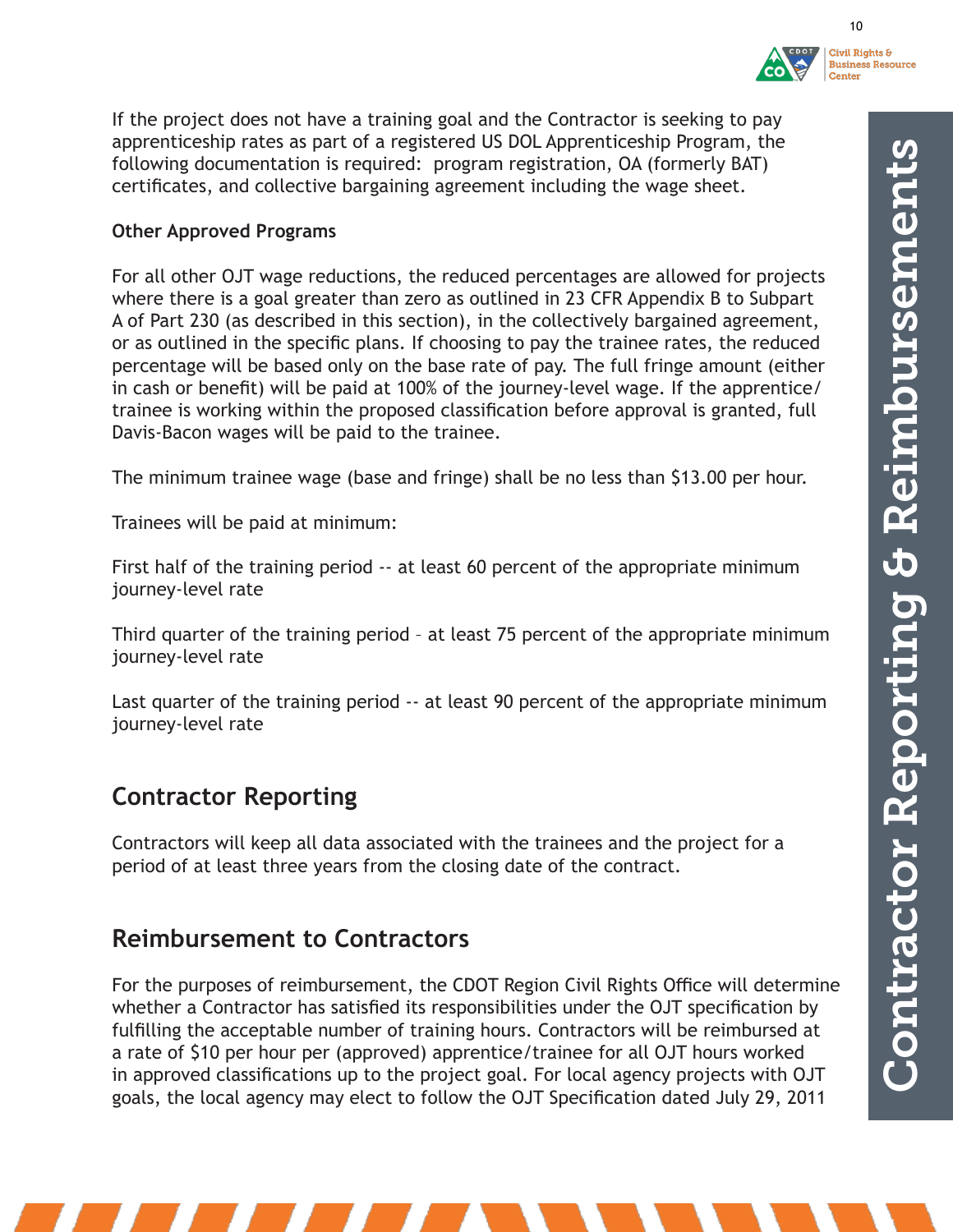

and use traditional paper payroll submission which provides a reimbursement rate of \$2.00 per hour for all approved trainees and apprentices for all hours worked, or the local agency may elect to follow the new OJT Specification, which utilizes LCPtracker and provides a reimbursement rate of \$10 per hour per (approved) apprentice/ trainee. The Contractor will be reimbursed for no more than the amount outlined in the OJT Force Account budget.

# **OJT Good Faith Efforts**

CDOT recognizes two explanations of Good Faith Efforts:

1) The Contractor will be required to prove an effort has been made to achieve a diversified workforce, but has not yet been accomplished, or 2) The attempt has been made to meet the number of required OJT hours by using approved trainees or apprentices in approved classifications utilizing approved plans, but the Contractor cannot meet the required number of hours.

In either case, a GFE process will be required, and the Region Civil Rights Office will make the determination.

If a Contractor does not meet its OJT project goal with the inclusion of some female and/or minority trainees, the Contractor may be requested to produce documentation of adequate Good Faith Efforts taken to fill that position with a minority or female applicant. Good Faith Efforts are designed to achieve equal opportunity through positive, assertive, and continuous result-oriented measures. Good Faith Efforts should be taken as hiring opportunities arise.

If the Contractor does not meet its project goal the Contractor may provide documentation to the Project Engineer so that the Project Engineer may submit a CDOT Form 1336, Waiver Request for Contract's OJT Hours, to the Region Civil Rights Office. On the form, the Contractor will outline and submit all Good Faith Efforts made, should the Contractor anticipate that the required number of training hours will not be met. If a GFE is not demonstrated and approved, Contractors will be subject to payment reductions outlined in the Contractor Disincentives Section of this Manual. This process can occur at any time during the life of the project when it is believed the Contractor will not achieve the OJT project goal. Region Civil Rights Offices shall take into consideration timeliness of documents submitted by the Contractor and approval or denial by the Region Civil Rights Office when evaluating Good Faith Efforts.

If a good faith effort has been denied by CDOT, the Contractor may ask for reconsideration by the Region Civil Rights Manager and the Resident Engineer for the region where work is being performed. Additionally, if requested by the Contractor, the Region Civil Rights Office and the Project Engineer shall meet with the Contractor to discuss the Contractor's initial Good Faith Effort determination.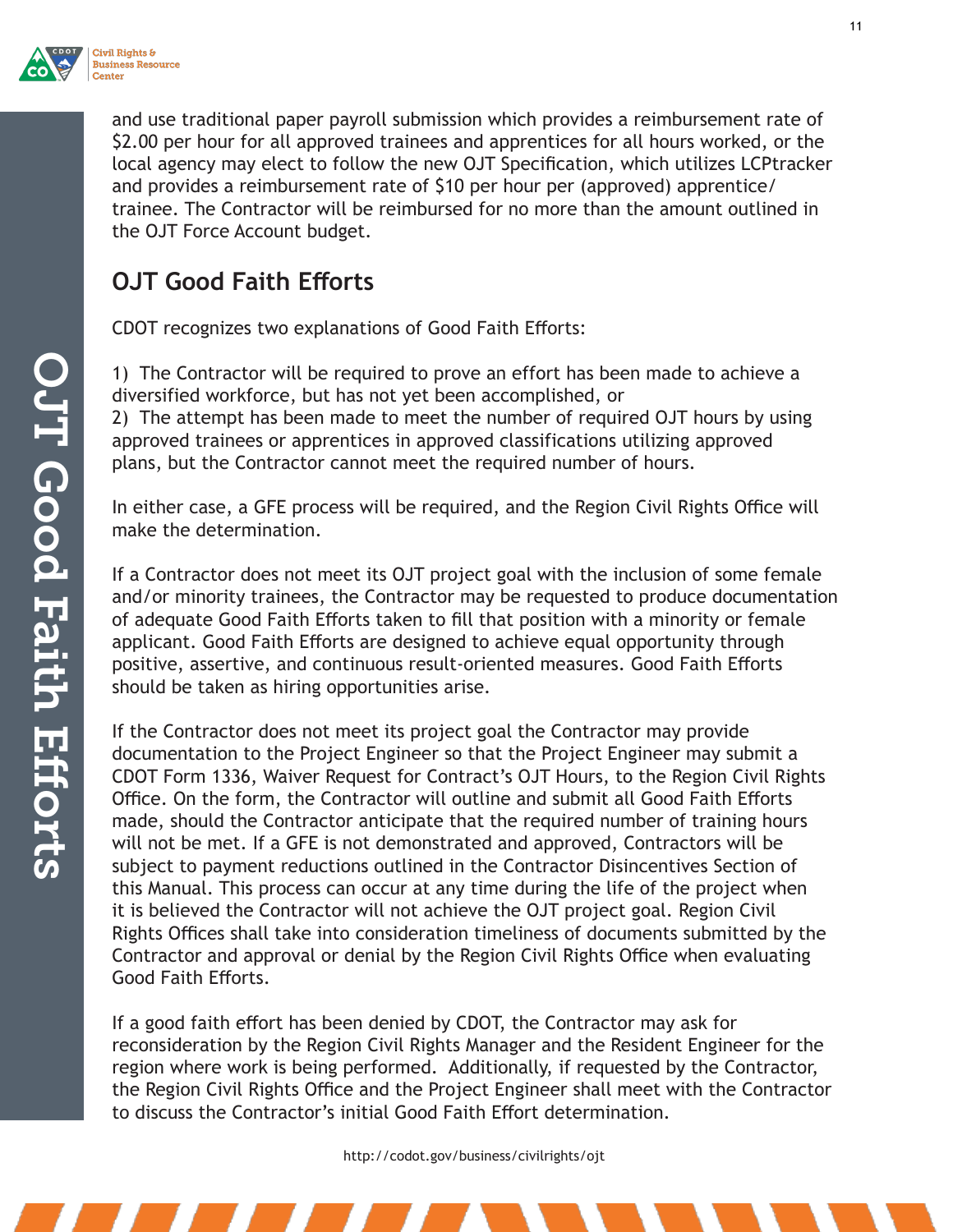



## **Contractor Disincentives**

A failure to provide the required training without the demonstration and approval of GFE to meet the project OJT goal may result in the Region Civil Rights Office assigning the following disincentive:

Total number of hours not met in the contract multiplied by the journey worker hourly wages plus fringe benefits  $[($  hours not met) x  $($  dollar per hour + fringe benefits) $] =$ disincentive amount.

In order to obtain the disincentive amount, the journey worker wages will be figured using the classifications outlined on the CDOT Form 1337. Subcontractor classifications will not be taken into account for this disincentive assignment. If a single classification is noted on the submitted CDOT Form 1337, then that one wage will be used to figure the monetary amount owed. If multiple classifications are used, then the journey worker wages of all classifications will be used to determine an average wage rate. If the Contractor does not submit any documentation toward the OJT goal, the disincentive rate will be calculated at \$30.00 per hour. CDOT will provide the Contractor a written notice at the final acceptance stage of the project informing them of the noncompliance with this specification which will include a calculation of the disincentive(s) to be assessed.

# **Contractor Dispute Process**

If a Contractor does not comply with CDOT's contract compliance rules and processes and there is no resolution between parties, escalation steps may be taken, and the the Contractor may exercise their rights pursuant to CDOT's Dispute Resolution process. The following are examples of situations that could require escalation:

- Not Meeting the OJT goal; Not Approved for a Waiver or Amendment to the Goal If a Contractor is not successful or is likely not going to be successful in meeting the OJT goal on the project, there should be immediate communication with CDOT project personnel. Every effort should be taken to meet the OJT goal, but if it cannot be met, the Contractor will utilize the process outlined in Section 11, Part B of the updated specification. If there are extenuating circumstances as to why the Contractor could not meet the goal, and the Region Civil Rights Office has not approved the waiver or amendment of an OJT goal, escalation may occur.
- A Disincentive Has Been Applied

If a Contractor has been assigned a disincentive for not meeting the required OJT goal on the project, and the Contractor feels that the amount is unfairly applied, escalation may occur.